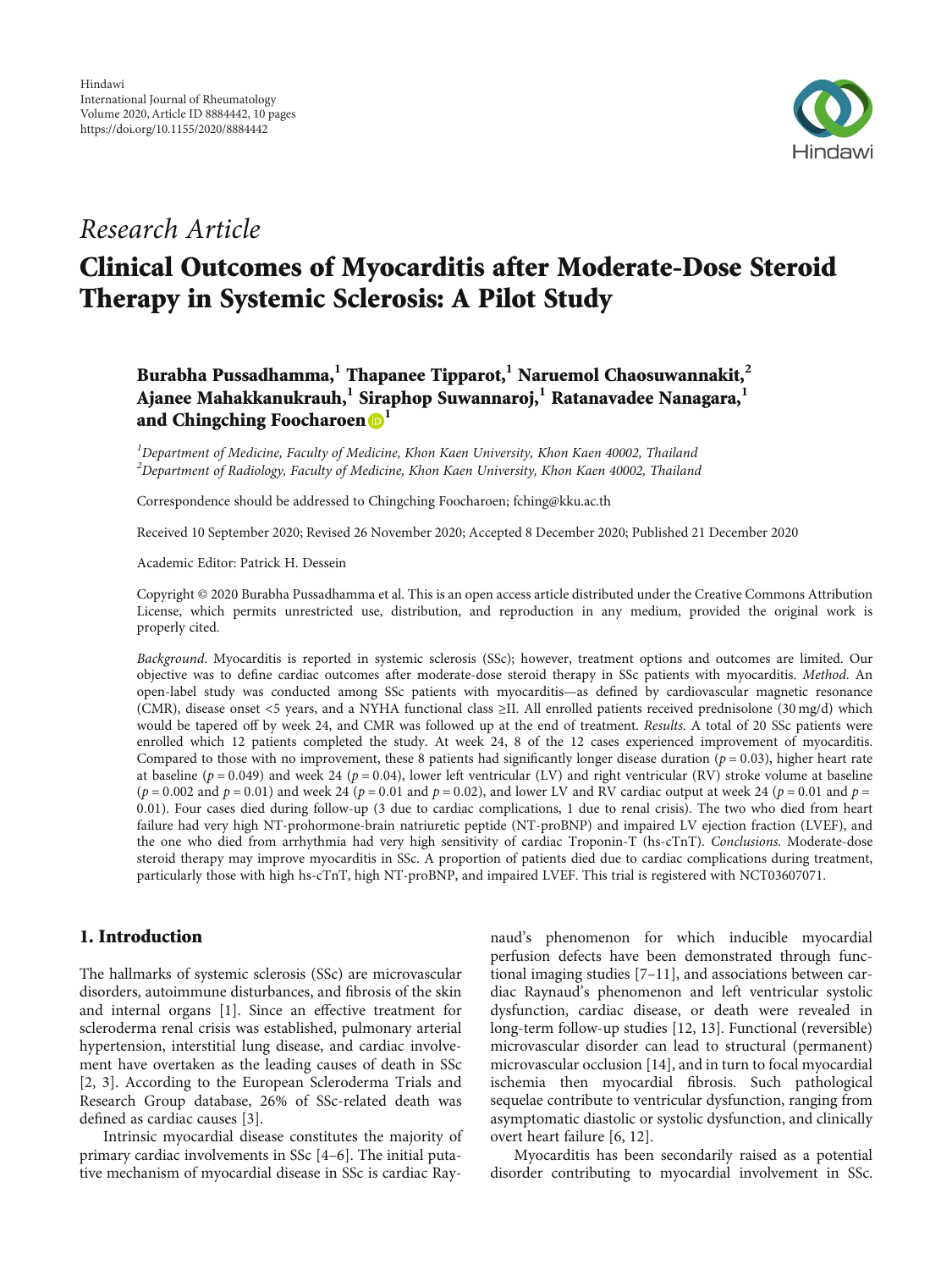<span id="page-1-0"></span>The coexistence between skeletal myositis and heart failure in patients with SSc suggests the possibility of myocarditis as an etiology for left ventricular dysfunction [\[15](#page-8-0), [16](#page-8-0)]. Evidence of myocarditis in SSc is diagnosed noninvasively by echocardiography [\[16, 17](#page-8-0)] or even definitively by endomyocardial biopsy [[18](#page-8-0)–[20](#page-8-0)]. Cardiovascular magnetic resonance (CMR) has emerged as the best noninvasive diagnostic tool for myocarditis in SSc: with good accuracy and reproducibility [[21](#page-9-0)]. CMR can differentiate acute versus chronic myocarditis in SSc [[20](#page-8-0)] and can reveal myocarditis or myocardial fibrosis in SSc patients without cardiac symptoms [[22](#page-9-0), [23\]](#page-9-0).

To date, standard treatment for myocarditis in SSc has not been established. Herein, we describe the outcome of moderate-dose steroid therapy in SSc patients with myocarditis diagnosed by CMR.

#### 2. Methods

A prospective open-label study was conducted among 30 Thai adult SSc patients. The study included 2 phases. Phase 1 was the investigational phase. The patients who (a) had disease onset ≤5 years based on non-Raynaud's phenomenon of SSc symptoms; (b) had a NYHA functional class  $\geq$  II; and (c) were followed-up at the Scleroderma Clinic, Khon Kaen University, between June 2018 and June 2019 underwent CMR and other laboratory tests on the same date. We excluded patients (a) taking steroids or immunosuppressants, having (b) a heart disease before being diagnosed with SSc, (c) lifethreatening internal organ involvement in SSc that needs urgent high dose steroid or immunosuppressant therapy, (d) chronic renal failure (glomerular filtration rate < 30 ml/min), (e) history of Gadolinium allergy, (f) metallic implant, (g) claustrophobia, (h) advanced stage of cancer, (i) being pregnant or lactation, (j) ongoing or current infection that needs systemic antibiotic therapy, (k) infection with viral hepatitis B or C, and (l) uncontrolled diabetes mellitus. The patients who had cardiac MRI findings compatible with myocarditis were given treatment in the phase 2 study. All medical treatment for their underlying SSc and concomitant medication apart from prohibit medication can be adjusted by a physician.

CMR was performed using STIR T2-weighted and T1 weighted before injection of 0.1 mmol/kg Gd-DTPA. Measurements were performed 1 minute after injection of Gd-DTPA for early gadolinium enhancement in the same area as in T2-weighted. Immediately after this, 0.1 mmol/kg of Gd-DTPA was given and late gadolinium-enhanced images were taken 15 min later.

Twenty-two SSc patients defined as having myocarditis by CMR received moderate-dose steroid treatment in a dose equivalent to prednisolone 0.5 mg/kg/d for 2 weeks then tapered off 10 mg every 2 weeks until the dose was 10 mg/d at week 4, then slowly tapered off completely by week 24 of treatment. The outcomes of myocarditis were assessed by CMR at week 24 after the start of treatment. A flowchart of the study is presented in Figure 1.

2.1. Study Endpoint. The study endpoint was assessed before starting treatment and at week 24 after treatment. The assess-



Figure 1: Flow diagram of the study.

ment included medical history, demographic data, SSc clinical characteristics, laboratory results, and CMR findings. SSc clinical characteristics, laboratory results, concomitant medications, and adverse events were evaluated and monitored at week 4, week 8, week 12, and week 24 during follow-up. A serious adverse event was reported if the adverse event led to hospitalization; there was new onset of heart failure, renal crisis, or death.

Any patient was withdrawn from the study if they had (a) serious side-effects related to steroid therapy including diabetic emergency (including diabetic ketoacidosis and hyperosmolar hyperglycemic nonketotic syndrome), (b) heart failure that needs rescue therapy, or (c) uncontrolled or opportunistic infection.

2.2. Operation Definitions. Diagnosis of SSc is based on the American College of Rheumatology criteria and/or fulfillment of the classification criteria of systemic sclerosis by the ACR/EULAR 2013 [\[24\]](#page-9-0). SSc is classified as limited cutaneous SSc (lcSSc) or diffuse cutaneous SSc (dcSSc), according to LeRoy et al. [\[25\]](#page-9-0). Onset of SSc is defined as the time of the first any non-Raynaud's phenomenon SSc symptom. Functional class—defined by the New York Heart Association (NYHA)—was subdivided into 4 functional classes [[26](#page-9-0)]. Disease duration was calculated as the interval between disease onset and the time at the last data collection.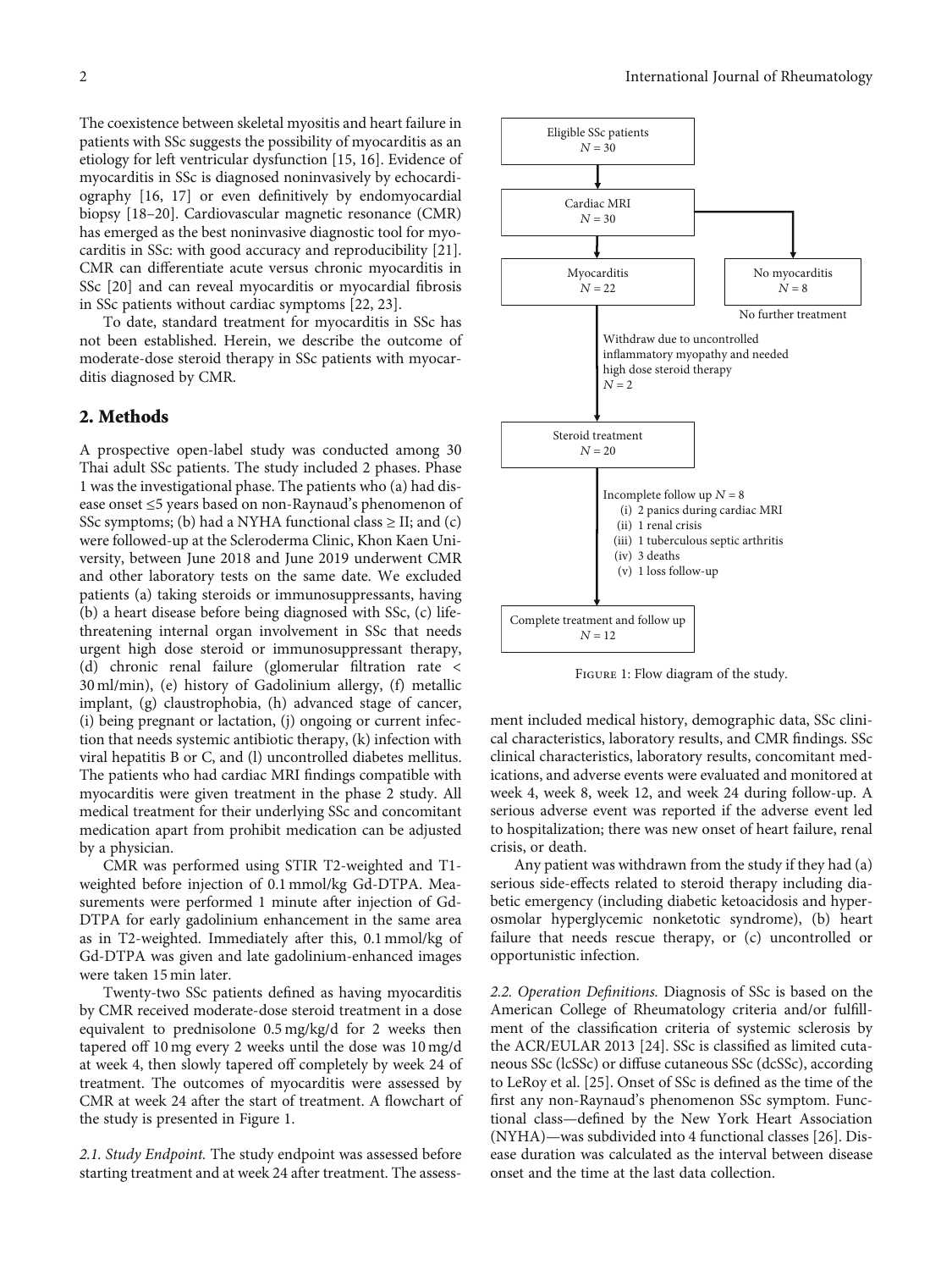Myocarditis was defined as an inflammatory disease of the myocardium according to the CMR Lake Louise criteria [\[27](#page-9-0)], including at least 2 of the following criteria:

- (1) Regional or global myocardial signal intensity increased in the T2-weighted images
- (2) Increased global myocardial early enhancement ratio between the myocardium and skeletal muscle in the gadolinium-enhanced T1-weighted images; and
- (3) At least 1 focal lesion with nonischemic regional distribution in the inversion-recovery-prepared, gadolinium-enhanced, T1-weighted images (delayed enhancement)

A CMR study is consistent with myocyte injury or scarring caused by myocarditis if the third criterion is present and left ventricular dysfunction or pericardial effusion is present, indicating additional supportive evidence of myocarditis. Improvement of myocarditis by CMR was defined as the degree of myocarditis decreased without any progression of myocardial fibrosis or scarring when compared to the CMR baseline.

A high creatine kinase-MB (CK-MB) and a high erythrocyte sedimentation rate (ESR) was the serum CK-MB and the ESR level rose above 25 U/L and 25 mm/h, respectively. A high-sensitivity C-reactive protein (hsCRP) and high sensitivity of cardiac Troponin-T (hs-cTnT) was set at >5.0 mg/dl and >0.014 ng/ml. The latter exceeded the reference limit for the 99<sup>th</sup> percentile [\[28, 29](#page-9-0)].

The definition of a prolonged QT interval was met at >440 ms in men and 460 ms in women [\[30\]](#page-9-0). The elevated cardiac enzyme was met when the hs-cTnT and/or CK-MB was elevated. The cut-off for the NT-prohormone-brain natriuretic peptide (NT-proBNP) level was by age group: a high NT-proBNP was defined as >450 pg/ml in persons under 50, >900 pg/ml in those between 50 and 75 and >1800 pg/ml in those over 75 [\[31\]](#page-9-0).

Pulmonary involvement is defined by findings of pulmonary fibrosis, ground-glass opacity, or bronchiectasis performed by high-resolution, computed tomography (HRCT) of the chest. Pulmonary arterial hypertension is diagnosed when the mean pulmonary arterial pressure is >20mmHg at rest with a pulmonary artery wedge pressure of ≤15mmHg with a pulmonary vascular resistance of ≥3 Wood units, as confirmed by right heart catheterization [\[32\]](#page-9-0). The definition of anemia is fulfilled if hemoglobin is <12.0 g/dL in females and <13.0 g/dL in males [[33\]](#page-9-0). Infection is defined as an adverse event if the patient needs systemic antibiotic treatment.

2.3. Machine Information. 1.5 T CMR scanner is a product of SIEMENS AG 2012 Co., Ltd. Series number 522066 is licensed to Srinagarind Hospital, Thailand. Transthoracic echocardiography was performed by a cardiologist (BP) using the AlokaProSound F75 sonographic system (Hitachi-Aloka Medical, Ltd, Tokyo, Japan).

2.4. Statistical Analysis. Patient baseline characteristics were summarized using descriptive statistics: frequency (percent-

age) for categorical data, and mean (standard deviation) for continuous data. All of the patients were evaluated at week 24. The clinical characteristics were compared between baseline and week 24 using the Wilcoxon test for continuous data and chi-square or Fisher's Exact Test as appropriate for the categorical data. A *p* value < 0.05 was considered statistically significant. All analyses were done using STATA version 16.0 (StataCorp., College Station, TX, USA).

2.5. Ethical Consideration. The study protocol was reviewed and approved by the Ethics Committee of Khon Kaen University for human Research based on the Declaration of Helsinki and the ICH Good Clinical Practice Guidelines (HE611134). All participants signed informed consent before enrolling. The sponsor had no role in the study.

#### 3. Results

Of the 30 SSc patients with NYHA functional class II who underwent CMR, 22 (73.3%) had myocarditis, and 20 (66.7%) were given steroid treatment as per protocol (2 were withdrawn from the study because of uncontrolled inflammatory myopathy and needed high-dose steroid and immunosuppressive therapy). Of those who received steroid treatment, the majority had the dcSSc subset (15 cases; 75%) and were female (13 cases: 65%). Most of the patients (19 cases; 95%) were positive for anti-topoisomerase I antibody, and the remainder were positive for the anticentromere antibody. The clinical characteristics at baseline are presented in Table [1.](#page-3-0)

Eight patients were not able to complete the study; 2 panicked during the CMR (at week 24), 3 died due to cardiac complications (2 to heart failure and 1 to moderate pericardial effusion with cardiac arrhythmia), 1 died due to a scleroderma renal crisis, 1 left the study because of having tuberculous septic arthritis, and 1 was lost to follow-up (Figure [1](#page-1-0)).

At week 24 after treatment, 8 of the 12 cases (66.7%) experienced improvement of their myocarditis by CMR. The patients who had improvement of their myocarditis after steroid treatment—over against those who had persistent myocarditis—had a significantly longer duration of disease, a higher heart rate at baseline and week 24, a higher left ventricular end-diastolic volume at baseline and week 24, a lower left ventricular stroke volume at baseline and week 24, a lower right ventricular end-diastolic volume, a right ventricular end-systolic volume and right ventricular cardiac output at week 24, and a lower right ventricular stroke volume at baseline and week 24 (Table [2\)](#page-4-0). The clinical characteristics at baseline and week 24 after treatment—between those who had improvement of myocarditis and those with persistent myocarditis—are presented in Table [2.](#page-4-0) When compare left ventricular ejection fraction by CMR between baseline and week 24 after steroid treatment, there was no significant difference of left ventricular ejection between baseline and after steroid treatment in both the patients with persistent myocarditis and with improvement of myocarditis (Figure [2](#page-5-0)).

Thirty-six adverse events were reported (Table [3](#page-5-0)), of which infection was the most common (viz., urinary tract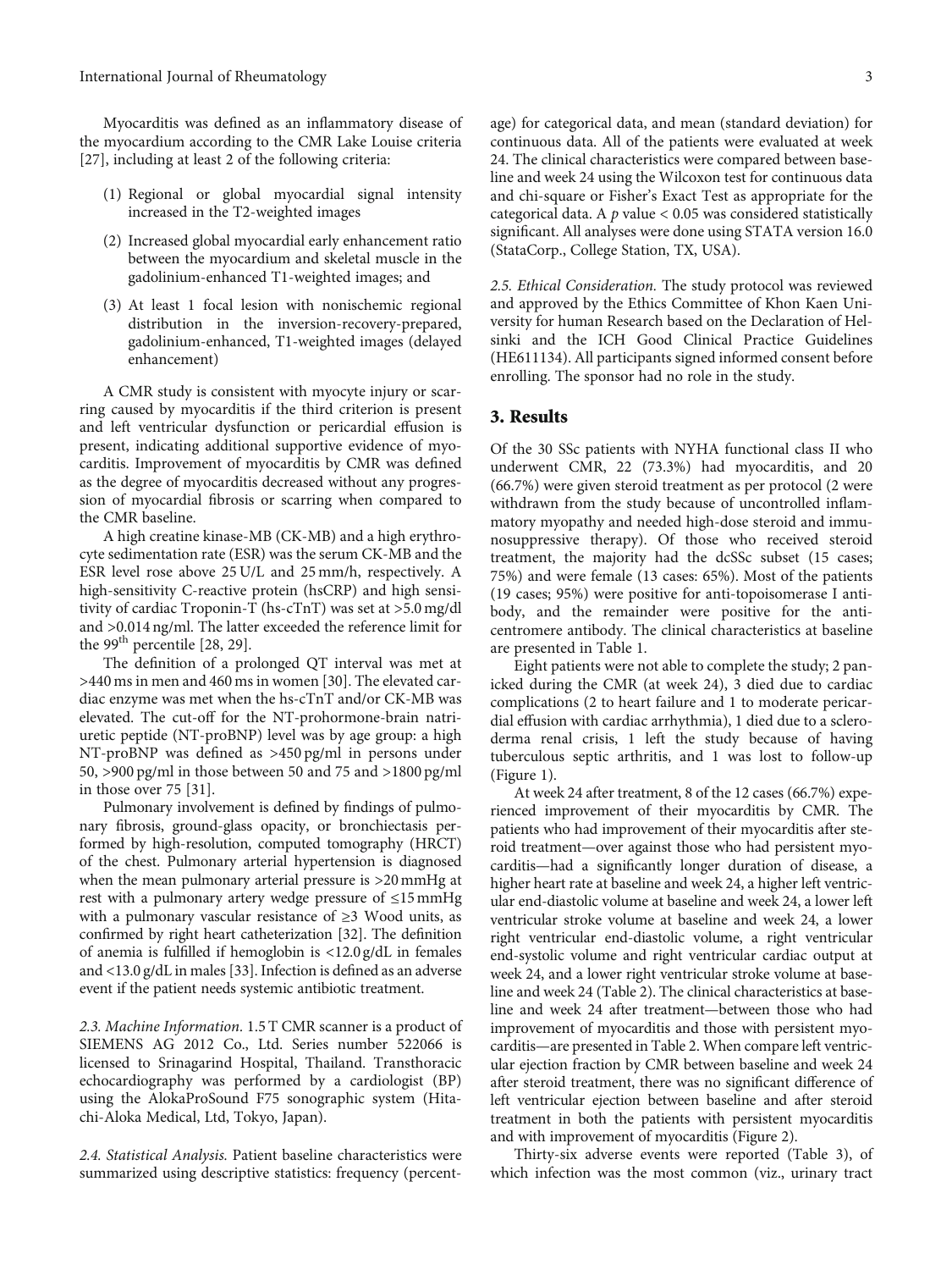TABLE 1: Overall baseline clinical characteristics.

<span id="page-3-0"></span>

| Variable                                                                          | $N = 20$          |
|-----------------------------------------------------------------------------------|-------------------|
| Female (%)                                                                        | 13(65)            |
| Age on enrollment (years); mean $\pm$ SD                                          | $52.8 \pm 15.3$   |
| BMI ( $\text{kg/m}^2$ ); mean $\pm$ SD                                            | $21.0 \pm 2.8$    |
| Duration of disease (years); mean $\pm$ SD                                        | $3.2 \pm 1.3$     |
| Diffuse cutaneous SSc (%)                                                         | 15(75)            |
| NYHA functional class II                                                          | 20 (100)          |
| Serology                                                                          |                   |
| Anti-topoisomerase antibody positive (%)                                          | 19 (95)           |
| Anti-centromere antibody positive (%)                                             | 1(5)              |
| Clinical characteristic                                                           |                   |
| Raynaud's phenomenon (%)                                                          | 12(60)            |
| Digital ulcer (%)                                                                 | 3(15)             |
| Edematous skin (%)                                                                | 11(55)            |
| Tendon friction rub (%)                                                           | 12(60)            |
| Hand deformity (%)                                                                | 14 (70)           |
| Esophageal involvement (%)                                                        | 4(20)             |
| Stomach involvement (%)                                                           | 3(15)             |
| Modified Rodnan skin score (points); mean ± SD                                    | $13.6 \pm 9.4$    |
| Pulmonary involvement (%)                                                         | 12(60)            |
| Pulmonary arterial hypertension (%)                                               | 3(15)             |
| Renal crisis (%)                                                                  | 0                 |
| Laboratory result                                                                 |                   |
| Anemia (%)                                                                        | 9(45)             |
| Hemoglobin ( $g/dL$ ); mean $\pm$ SD                                              | $11.9 \pm 1.7$    |
| Erythrocyte sedimentation rate $> 25$ mm/h (%)                                    | 17(85)            |
| C-reactive protein $>5$ mg/dl (%)                                                 | 13(65)            |
| CK-MB >25 U/L (%)                                                                 | 12(60)            |
| Hs-cTnT >0.014 ng/ml (%)                                                          | 16 (80)           |
| $Hs-cTnT$ ; mean $\pm$ SD                                                         | $183.9 \pm 37.8$  |
| High NT-proBNP (%)                                                                | 4(20)             |
| NT-proBNP; mean $\pm$ SD                                                          | $777.8 \pm 128.2$ |
| Estimated GFR (ml/min/1.73m <sup>2</sup> ); mean $\pm$ SD                         | $98.3 \pm 23.7$   |
| Forced vital capacity (%predicted); mean ± SD                                     | $65.9 \pm 11.1$   |
| Radiographic result                                                               |                   |
| Cardiomegaly by chest radiography (%)                                             | 5(25)             |
| Ground glass opacification by HRCT chest (%)                                      | 12(60)            |
| Echocardiography result                                                           |                   |
| LV ejection fraction (%)                                                          | $59.4 \pm 12.6$   |
| Impaired LV systolic function (LV ejection<br>fraction $\langle 50\% \rangle$ (%) | 2(10)             |
| Tricuspid velocity jet (m/sec)                                                    | $2.3 \pm 0.3$     |
| Right ventricular systolic pressure (mmHg);<br>mean $\pm$ SD                      | $26.7 \pm 6.2$    |
| E' velocity (cm/sec); mean $\pm$ SD                                               | $7.2 \pm 2.5$     |
| Pericardial effusion (%)                                                          | 8(40)             |
| CMR finding                                                                       |                   |
| LV ejection fraction (%); mean $\pm$ SD                                           | $63.7 \pm 12.8$   |

TABLE 1: Continued.

| Variable                                 | $N = 20$      |
|------------------------------------------|---------------|
| LV stroke volume (ml); mean $\pm$ SD     | $62 + 25.1$   |
| LV cardiac output (L/min); mean $\pm$ SD | $4.9 \pm 1.4$ |
| RV ejection fraction (%); mean $\pm$ SD  | $54.3 \pm 10$ |
| RV stroke volume (ml); mean $\pm$ SD     | $64.7 + 20.2$ |
| RV cardiac output (L/min); mean $\pm$ SD | $5.0 \pm 1.4$ |
| Pericardial effusion (%)                 | 16(80)        |

BMI denotes body mass index; CK-MB: creatine kinase-muscle/brain; CMR: cardiovascular magnetic resonance; GFR: glomerular filtration rate; hs-cTnT: high sensitivity of cardiac Troponin-T; HRCT: highresolution computed tomography; LV: left ventricular; NT-proBNP: NTprohormone-brain natriuretic peptide; NYHA: New York Heart Association; RV: right ventricular; SD: standard deviation; SSc: systemic sclerosis.

infection 8 events and upper respiratory tract infection 2 events) and most (16 events) were reported at week 4 after starting steroid treatment. Four patients died during followup. All the patients had dcSSc and were positive for the anti-topoisomerase antibody, tendon friction rub, high NTproBNP, and pericardial effusion. Details of the clinical characteristics and baseline CMR findings of the cases who died are presented in Table [4.](#page-6-0)

#### 4. Discussion

The prognosis of SSc patients with active myocarditis and overt heart failure is poor, and treatment with immunosuppressive drugs yields only an uncertain result. West et al. reported the late occurrence of a life-threatening, conduction system defect in SSc patients with myocarditis while on steroid therapy [\[15\]](#page-8-0). Clemson et al. reported a patient with myocarditis and heart failure at early onset of SSc; the patient received treatment with methylprednisolone but died shortly thereafter [\[18\]](#page-8-0). Kerr et al. reported death due to heart failure in SSc patients with myocarditis treated with steroid alone [\[16\]](#page-8-0). Carette et al., however, describe a patient with SSc and severe myocarditis who responded to intravenous pulse methylprednisolone [[17](#page-8-0)]. Successful control of myocarditis in SSc is reported using a combination of azathioprine and prednisolone [\[19\]](#page-8-0) or cyclophosphamide and methylprednisolone [\[34](#page-9-0)]. Pieroni et al. describe a promising response in 7 SSc patients with symptomatic myocarditis as symptoms and cardiac enzymes improve with immunosuppressive therapy, albeit sudden death occurred after treatment in 2 patients [[20\]](#page-8-0). Recently, Mavrogeni et al. describe the recovery of myocarditis in SSc patients with silent myocarditis treated with prednisolone and azathioprine [[23\]](#page-9-0).

We first described the outcomes of moderate-dose steroid therapy alone in mildly symptomatic SSc patients with myocarditis in a prospective fashion. The prevalence of CMR-diagnosed myocarditis in symptomatic SSc patients was high. Most of the patients had normal left ventricular ejection fraction, indicating that we had enrolled patients at an early phase of myocarditis. We also found that among all the SSc patients who had myocarditis, most had high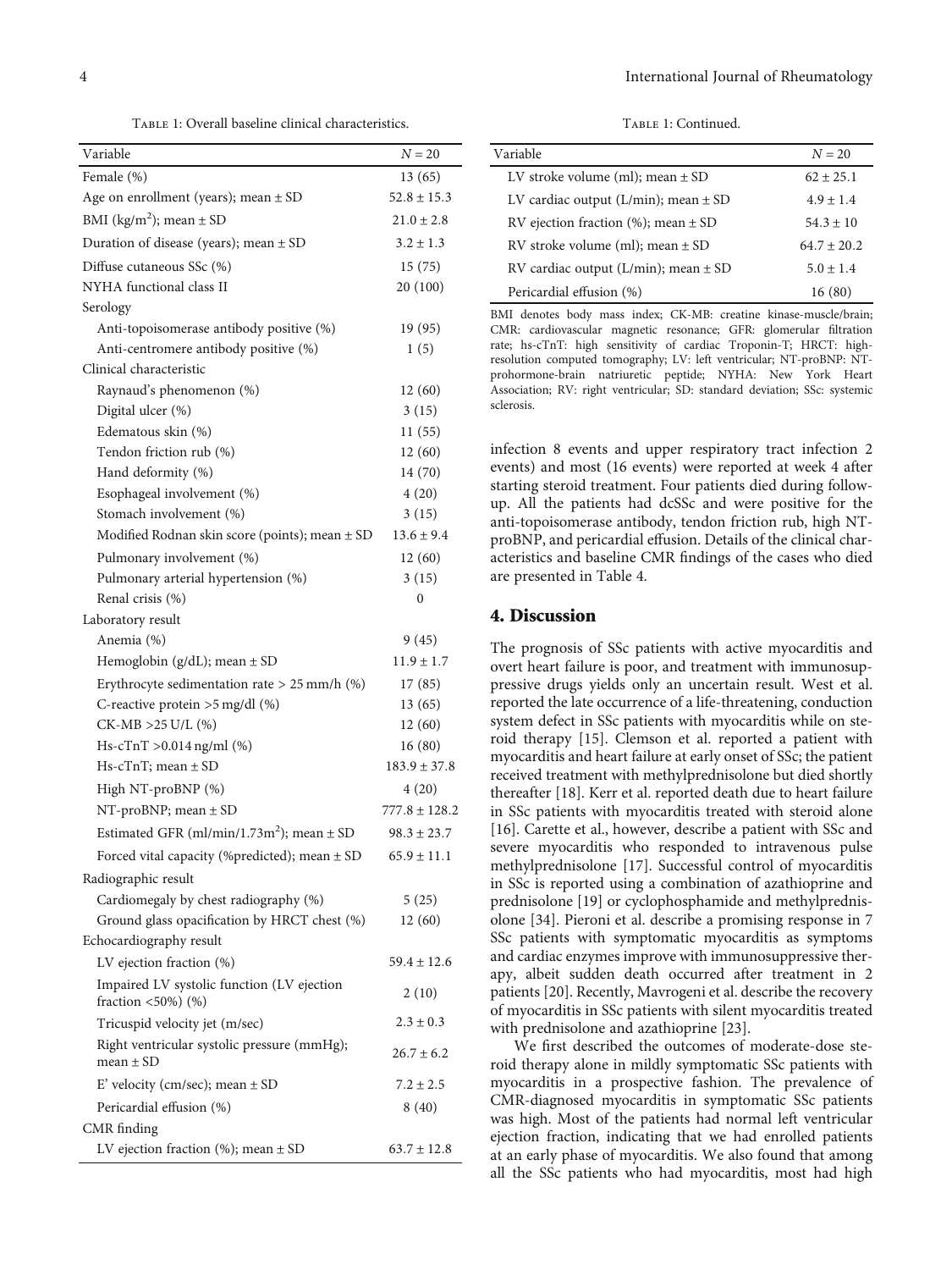<span id="page-4-0"></span>Table 2: Clinical characteristics at baseline and week 24 after treatment in those who had improvement of myocarditis vs. persistent myocarditis.

|                                                    | Persistent myocarditis<br>$N=4$ |                                 |               | Improvement of<br>myocarditis $N = 8$ |                  | p       | p                |               |
|----------------------------------------------------|---------------------------------|---------------------------------|---------------|---------------------------------------|------------------|---------|------------------|---------------|
| Variable                                           |                                 |                                 | $\mathcal{P}$ |                                       |                  |         |                  |               |
|                                                    | Baseline                        | Week 24                         | value         | Baseline                              | Week 24          | value   | $\mbox{value}^1$ | $\rm value^2$ |
| Female (%)                                         |                                 | 2(50)                           |               | 8(100)                                |                  |         | 0.09             |               |
| Age on enrollment (years); mean $\pm$ SD           | $54.3 \pm 10.8$                 |                                 |               | $51.6 \pm 23.1$                       |                  |         | 0.83             |               |
| Duration of disease (years); mean $\pm$ SD         | $2.1 \pm 0.4$                   |                                 |               | $4.0 \pm 1.4$                         |                  |         | $0.03*$          |               |
| Diffuse cutaneous SSc (%)                          |                                 | 3(75)                           |               | 5(62.5)                               |                  |         | 0.99             |               |
| NYHA functional class at the end of study          |                                 |                                 |               |                                       |                  |         | 0.99             |               |
| I                                                  |                                 | 1(25)                           |               | 2(50)                                 |                  |         |                  |               |
| $\rm II$                                           |                                 | 3(75)                           |               | 5(62.5)                               |                  |         |                  |               |
| III                                                |                                 | $\boldsymbol{0}$                |               | 1(12.5)                               |                  |         |                  |               |
| Serology                                           |                                 |                                 |               |                                       |                  |         |                  |               |
| Anti-topoisomerase antibody positive (%)           |                                 | 4(100)                          |               | 7(87.5)                               |                  |         | 0.99             |               |
| Anti-centromere antibody positive (%)              | $\boldsymbol{0}$                |                                 |               | 1(12.5)                               |                  |         | 0.99             |               |
| Clinical characteristic                            |                                 |                                 |               |                                       |                  |         |                  |               |
| Heart rate                                         |                                 | $78.5 \pm 14.3$ $78.2 \pm 10.2$ | 0.96          | $99.6 \pm 12.7$                       | $93.6 \pm 10.4$  | 0.15    | $0.049*$         | $0.042*$      |
| Raynaud's phenomenon (%)                           | 3(75)                           | 1(25)                           | 0.15          | 4(50)                                 | 1(12.5)          | 0.38    | 0.58             | 0.99          |
| Digital ulcer (%)                                  | 1(25)                           | $\boldsymbol{0}$                | 0.99          | 2(25)                                 | 1(12.5)          | 0.99    | 0.99             | 0.99          |
| Edematous skin (%)                                 | 4(100)                          | $\boldsymbol{0}$                | $0.04*$       | 3(37.5)                               | $\mathbf{0}$     | 0.15    | 0.08             | NA            |
| Tendon friction rub (%)                            | 2(50)                           | 1(25)                           | 0.99          | 2(25)                                 | 1(12.5)          | 0.99    | 0.55             | 0.99          |
| Hand deformity (%)                                 | 2(50)                           | 3(75)                           | 0.99          | 5(62.5)                               | 4(50)            | 0.99    | 0.99             | 0.99          |
| Esophageal involvement (%)                         | $\boldsymbol{0}$                | $\boldsymbol{0}$                | NA            | 1(12.5)                               | 2(25)            | 0.99    | 0.99             | 0.49          |
| Stomach involvement (%)                            | 1(25)                           | $\boldsymbol{0}$                | 0.99          | 2(25)                                 | 1(12.5)          | 0.99    | 0.99             | 0.99          |
| Modified Rodnan skin score (points); mean $\pm$ SD | $10.3 \pm 4.9$                  | $16.8 \pm 12.2$                 | 0.18          | $11.3 \pm 10.8$                       | $11.3 \pm 12.9$  | 0.64    | 0.86             | 0.51          |
| Pulmonary arterial hypertension (%)                | 1(25)                           | 1(25)                           | 0.99          | 1(12.5)                               | 1(12.5)          | 0.99    | 0.99             | 0.99          |
| Renal crisis (%)                                   | $\boldsymbol{0}$                | $\boldsymbol{0}$                | NA            | $\boldsymbol{0}$                      | $\boldsymbol{0}$ | NA      | NA               | NA            |
| Laboratory result                                  |                                 |                                 |               |                                       |                  |         |                  |               |
| Erythrocyte sedimentation rate (mm/hr)             |                                 | $44.5 \pm 32.9$ $49.6 \pm 41.2$ | 0.76          | $57.6 \pm 29.3$                       | $43.9 \pm 25.8$  | $0.01*$ | 0.50             | 0.79          |
| C-reactive protein (mg/dl)                         | $2.9 \pm 2.6$                   | $4.3 \pm 2.3$                   | 0.08          | $7.3 \pm 7.2$                         | $5.6 \pm 7.2$    | 0.22    | 0.29             | 0.74          |
| $CK-MB$ (U/L)                                      | $27.5 \pm 9.6$                  | $23 \pm 7.3$                    | 0.49          | $34.8\pm20.3$                         | $17.9 \pm 4.6$   | $0.04*$ | 0.52             | 0.18          |
| hs-cTnT (pg/ml)                                    | $41 \pm 20.1$                   | $56.2 \pm 41.3$                 | 0.40          | $89 \pm 34.7$                         | $68.6 \pm 49.0$  | 0.60    | 0.52             | 0.86          |
| NT-proBNP (pg/ml)                                  | $78 \pm 54.7$                   | $99\pm37$                       | 0.92          | $152.6 \pm 108.1$ $182 \pm 101.7$     |                  | 0.80    | 0.23             | 0.51          |
| Radiographic result                                |                                 |                                 |               |                                       |                  |         |                  |               |
| Cardiomegaly by chest radiography                  | 3(75)                           | $\boldsymbol{0}$                | 0.08          | 3(42.9)                               | 1(12.5)          | 0.32    | 0.55             | 0.38          |
| Ground glass opacification by HRCT                 | 3(75)                           |                                 |               | 4(50)                                 |                  |         | 0.58             |               |
| Echocardiography result                            |                                 |                                 |               |                                       |                  |         |                  |               |
| LV ejection fraction (%)                           |                                 | $60.1 \pm 7.6$                  |               | $66.2 \pm 7.8$                        |                  |         | 0.23             |               |
| Tricuspid velocity jet (m/sec)                     |                                 | $2.37 \pm 0.39$                 |               | $2.34 \pm 0.31$                       |                  |         | 0.87             |               |
| Right ventricular systolic pressure (mmHg);        |                                 |                                 |               |                                       |                  |         |                  |               |
| mean $\pm$ SD                                      |                                 | $28.4 \pm 8.8$                  |               | $26.9 \pm 6.9$                        |                  |         | 0.75             |               |
| CMR finding                                        |                                 |                                 |               |                                       |                  |         |                  |               |
| LV ejection fraction (%); mean $\pm$ SD            | $70.0 \pm 9$                    | $69.4 \pm 9.4$                  | 0.26          | $68.2 \pm 6.9$                        | $67.7 \pm 5.9$   | 0.85    | 0.70             | 0.70          |
| LV stroke volume (ml); mean $\pm$ SD               |                                 | $90.5 \pm 19.6$ 76.7 $\pm$ 11.3 | 0.32          | $56 \pm 9.7$                          | $57.0 \pm 10.6$  | 0.17    | $0.002*$         | $0.01*$       |
| LV cardiac output (L/min); mean $\pm$ SD           | $5.4 \pm 1.2$                   | $5.7\pm0.6$                     | 0.44          | $4.6\pm0.9$                           | $4.2 \pm 0.8$    | 0.18    | 0.20             | $0.01^{\ast}$ |
| LV mass (g); mean $\pm$ SD                         | $89 \pm 29.8$                   | $87.8 \pm 14.1$                 | 0.90          | $70.9 \pm 13.6$                       | $73.6 \pm 17.7$  | 0.56    | 0.17             | 0.19          |
| LV mass index $(g/m^2)$ ; mean $\pm$ SD            | $55.7 \pm 12.8$                 | $55.6 \pm 3.5$                  | 0.99          | $48.9 \pm 8.6$                        | $51.1 \pm 13.3$  | 0.52    | 0.30             | 0.53          |
|                                                    |                                 |                                 |               |                                       |                  |         |                  |               |
| RV ejection fraction (%); mean $\pm$ SD            | $58.8 \pm 4.6$                  | $57.9 \pm 8.1$                  | 0.74          | $57.0 \pm 8.1$                        | $59\pm2.4$       | 0.46    | 0.71             | 0.73          |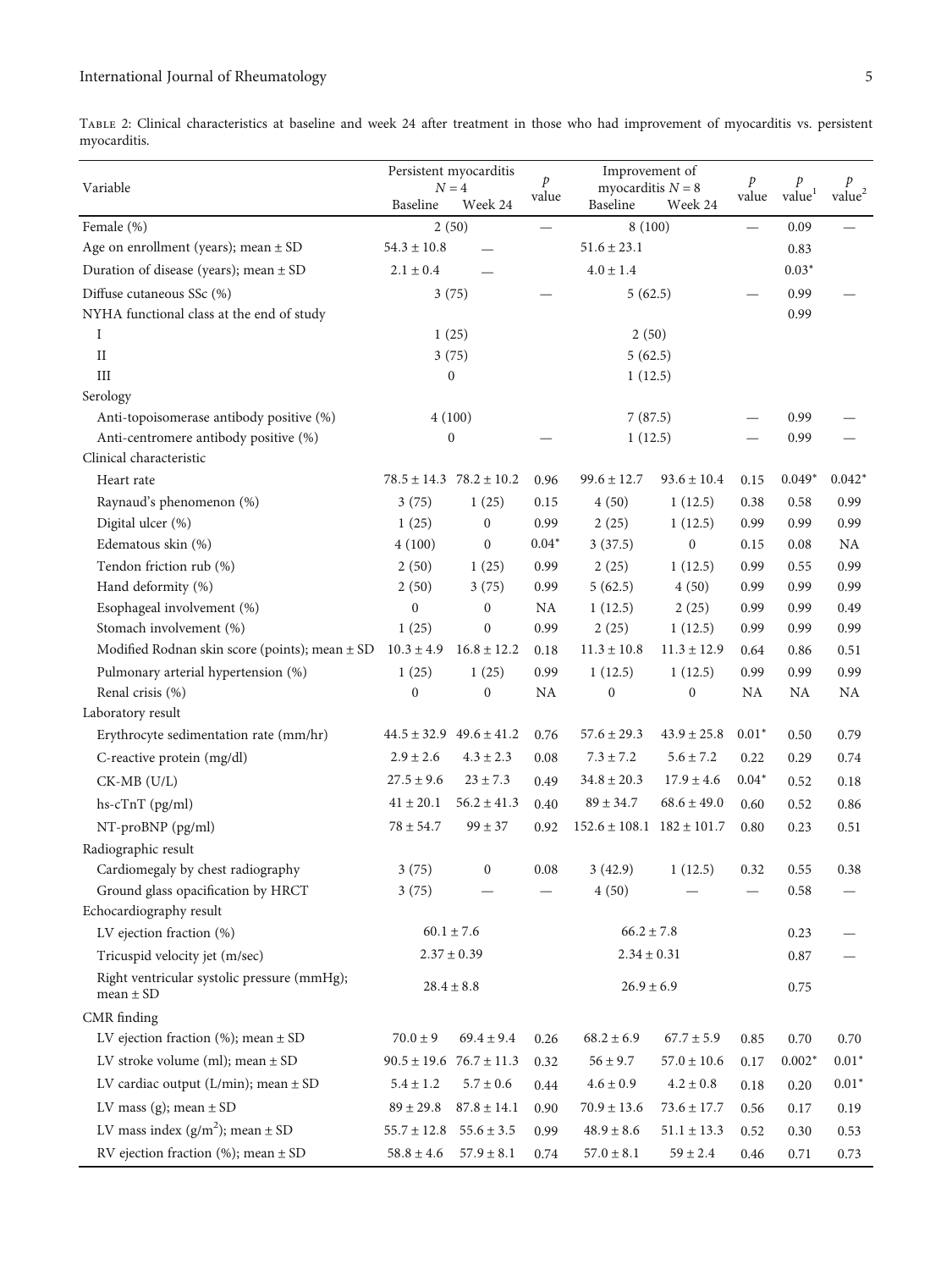Table 2: Continued.

<span id="page-5-0"></span>

| Variable                                 | Persistent myocarditis<br>$N=4$ |                                 | value | Improvement of<br>myocarditis $N = 8$ |                | value | value <sup>1</sup> | value <sup>2</sup> |
|------------------------------------------|---------------------------------|---------------------------------|-------|---------------------------------------|----------------|-------|--------------------|--------------------|
|                                          | Baseline                        | Week 24                         |       | Baseline                              | Week 24        |       |                    |                    |
| RV stroke volume (ml); mean $\pm$ SD     |                                 | $80.3 \pm 16.3$ 76.1 $\pm$ 18.2 | 0.25  | $54.0 \pm 11.5$                       | $54.5 \pm 8.7$ | 0.83  | $0.01*$            | $0.02*$            |
| RV cardiac output (L/min); mean $\pm$ SD | $5.3 \pm 1.1$                   | $5.6 \pm 1.1$                   | 0.57  | $4.4 \pm 0.9$                         | $4.0 \pm 0.7$  | 0.12  | 0.14               | $0.01*$            |
| Pericardial effusion                     | 2(50)                           | 2(50)                           | 0.99  | 7 (87.5)                              | 5(62.5)        | 0.50  | 0.24               | 0.99               |

<sup>1</sup>Comparison of clinical characteristics at baseline between those with SSc who had improvement of myocarditis vs. persistent myocarditis. <sup>2</sup>Comparison of clinical characteristics at week 24 between those with SSc who had improvement of myocarditis vs. persistent myocarditis. CK-MB denotes creatine kinasemuscle/brain; CMR: cardiovascular magnetic resonance; hs-cTnT: high sensitivity of cardiac Troponin-T; HRCT: high-resolution computed tomography; LV: left ventricular; NT-proBNP: NT-prohormone-brain natriuretic peptide; NYHA: New York Heart Association; RV: right ventricular; SD: standard deviation; SSc: systemic sclerosis.



FIGURE 2: Left ventricular ejection fraction by cardiovascular magnetic resonance comparison between baseline and week 24 after steroid treatment classified by response to treatment.

| Adverse event                   | Number of events (%) |
|---------------------------------|----------------------|
| Total event                     | 36(100.0)            |
| Infection                       | 10(27.8)             |
| Gastroesophageal reflux disease | 4(11.1)              |
| Dyslipidemia                    | 3(8.3)               |
| Gastrointestinal discomfort     | 3(8.3)               |
| Digital ulcer                   | 3(8.3)               |
| Uncontrolled diabetes mellitus  | 2(5.6)               |
| Heart failure                   | 2(5.6)               |
| Cardiac arrhythmia              | 1(2.8)               |
| Fatigue                         | 1(2.8)               |
| Insomnia                        | 1(2.8)               |
| Scleroderma renal crisis        | 1(2.8)               |
| Neuropathy                      | 1(2.8)               |
| Other                           | 4(11.1)              |

Table 3: Adverse events.

levels of hs-cTnT, while a few had high levels of NTproBNP, and only a few had impaired left ventricular systolic function. Some died due to cardiac causes shortly after diagnosis, highlighting the prevalence of myocarditis among symptomatic SSc patients and emphasizing its poor prognosis.

The majority of the studied population **(**80%) responded positively or were stabilized with steroid therapy. The outcomes of moderate-dose steroid therapy in our study could be classified into 3 categories according to the cardiac response: (a) improved myocarditis, (b) persistent myocarditis with no cardiac event, and (c) treatment failure with cardiac event. Most of the patients were classified as having improved myocarditis, which is significant because this group typically experienced longer disease duration, higher heart rate, and lower stroke volume at baseline and 24 weeks compared with the group with persistent myocarditis. The underlying mechanism is unknown for why disease duration affects the response of steroid therapy. It is possible that the etiology of myocarditis is different between early and lateonset SSc. A recent study of 7 SSc patients with myocarditis, however, showed no obvious differences from endomyocardial biopsy vis-à-vis histology and immunohistochemistry between those who had early vs. late onset myocarditis in SSc [[20](#page-8-0)]. A larger data set of endomyocardial biopsy from SSc patients with myocarditis at various times of disease onset is required to clarify this issue.

In terms of hemodynamics, lower stroke volume was significantly found at baseline in patients with improved myocarditis. To the best of our knowledge, there has been no comprehensive hemodynamic study in patients with mildly symptomatic or early myocarditis with which we can compare. We postulate that this might be due to different etiology, say those with improved myocarditis being **"**true**"** myocarditis or a steroid-responsive type vs. those with persistent myocarditis being **"**false**"** myocarditis or a steroidnonresponsive type. Lower stroke volume in patients with improved myocarditis might be a result of occult, early cardiac dysfunction, and high heart rate in these patients might be a logical compensatory response to low stroke volume or part of the primary cardiac involvement of SSc in the cardiac conduction system. Trends of slight elevation of ESR and CRP at baseline and a significant reduction of ESR after steroid therapy in the improved myocarditis group might support our hypothesis that inflammation preexisted and played role in its own pathogenesis. A significant reduction of CK-MB in patients with improved myocarditis after steroid therapy was also found and might indicate the coexistence of subclinical myositis. It is understood that myositis and myocarditis can be coincident in SSc patients [[15](#page-8-0), [16](#page-8-0)]; thus, this finding could support speculation of a **"**true**"**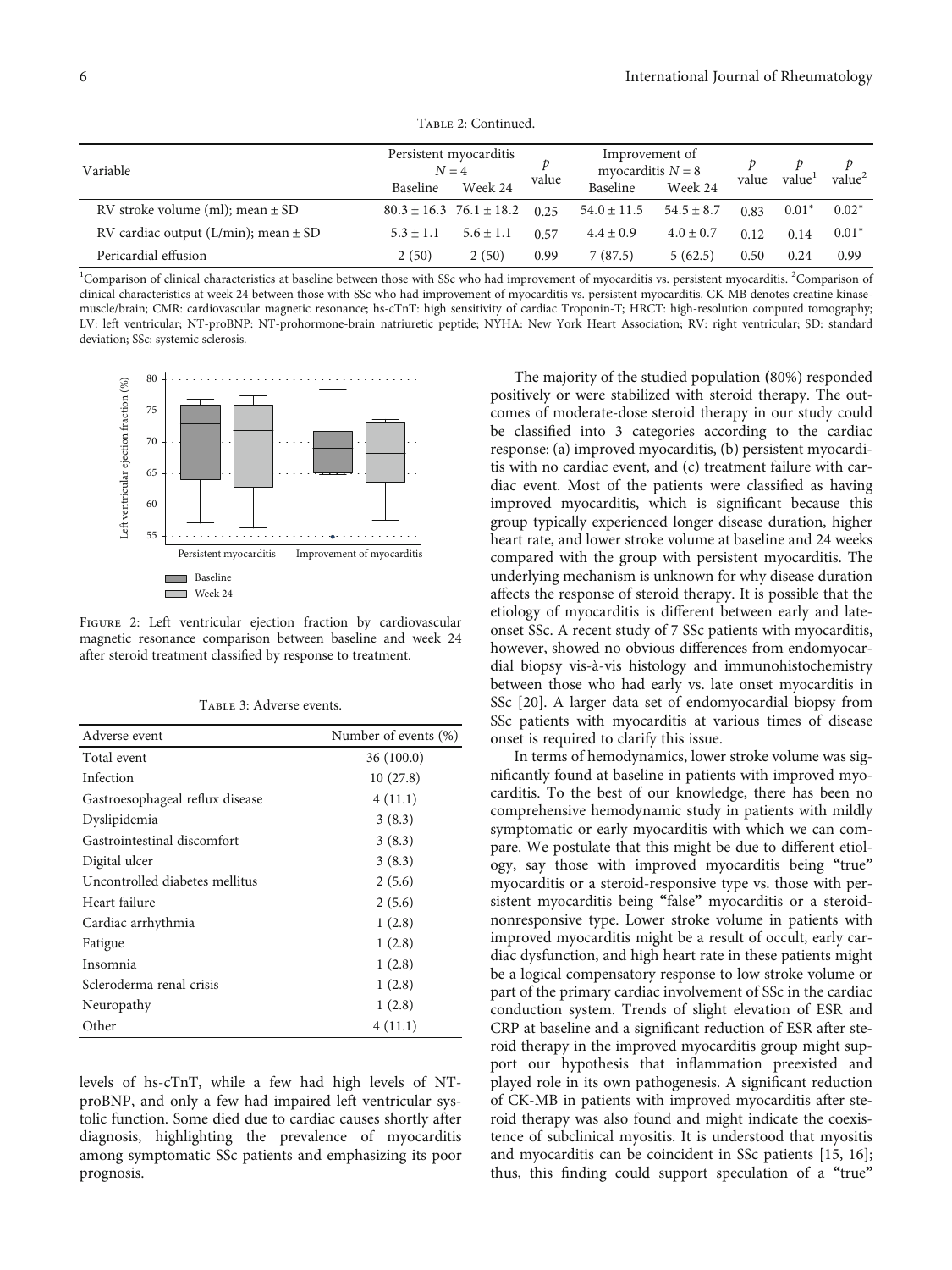Table 4: Clinical data of patients who died.

<span id="page-6-0"></span>

| Variable                                        | Case 1        | Case 2        | Case 3                  | Case 4         |
|-------------------------------------------------|---------------|---------------|-------------------------|----------------|
| Sex                                             | Female        | Male          | Female                  | Male           |
| Age on enrollment (years)                       | 60.2          | 55.1          | 56.4                    | 58             |
| BMI $(kg/m2)$                                   | 17.2          | 18.6          | 19.6                    | 19.1           |
| Duration of disease (years)                     | 4.5           | 2.8           | 1.7                     | $\overline{4}$ |
| SSc subset                                      | dcSSc         | dcSSc         | dcSSc                   | dcSSc          |
| Anti-topoisomerase antibody positive            | Positive      | Positive      | Positive                | Positive       |
| Clinical characteristics on an enrollment       |               |               |                         |                |
| Tendon friction rub                             | Yes           | Yes           | Yes                     | Yes            |
| Modified Rodnan skin score (points)             | 17            | 21            | 26                      | 33             |
| Pulmonary involvement                           | Yes           | Yes           | Yes                     | Yes            |
| Pulmonary arterial hypertension                 | No            | Yes           | N <sub>o</sub>          | No             |
| Laboratory results on enrollment                |               |               |                         |                |
| Erythrocyte sedimentation rate (mm/hr)          | 61            | 47            | 99                      | 65             |
| C-reactive protein (mg/dl)                      | 11.3          | 21.8          | 46.4                    | 44.7           |
| $CK-MB$ $(U/L)$                                 | 17            | 27            | 161                     | 70             |
| hs-cTnT (pg/ml)                                 | 42.1          | 181.4         | 1704                    | 403.7          |
| NT-proBNP (pg/ml)                               | 4128          | 3306          | 862                     | 2410           |
| Estimated GFR $(ml/min/1.73m2)$ ; mean $\pm$ SD | 95.8          | 98.6          | 125.7                   | 94.5           |
| Cardiomegaly by chest radiography               | Yes           | No            | N <sub>o</sub>          | No             |
| Ground glass opacification by HRCT chest        | Yes (<20%)    | Yes (<20%)    | No                      | Yes $(<20\%)$  |
| Echocardiography results on enrollment          |               |               |                         |                |
| LV Ejection fraction (%)                        | 26.1          | 33.5          | 68.0                    | 53.5           |
| Tricuspid velocity jet (ms)                     | 1.83          | 2.5           | 2.1                     | 2.3            |
| Right ventricular systolic pressure (mmHg)      | 23.4          | 35            | 20                      | 23.4           |
| E' velocity (cm/sec)                            | NA            | <b>NA</b>     | <b>NA</b>               | 4.8            |
| Pericardial effusion                            | Trivial       | No            | No                      | No             |
| CMR findings on enrollment                      |               |               |                         |                |
| LV ejection fraction (%)                        | 30.3          | 31.8          | 66.3                    | 64.9           |
| LV stroke volume (ml)                           | 32.9          | 99.5          | 53.9                    | 49.5           |
| LV cardiac output (L/min)                       | 2.3           | 4.6           | 6.4                     | 3.5            |
| $LV$ mass $(g)$                                 | 100           | 120.5         | 68.5                    | 115.8          |
| LV mass index $(g/m2)$                          | 81.6          | 74.3          | 49.4                    | 78.5           |
| RV ejection fraction (%)                        | 30            | 39.2          | 64.7                    | 44.6           |
| RV stroke volume (ml)                           | 56.4          | 99.5          | 57                      | 47.1           |
| RV cardiac output (L/min)                       | 3.95          | 6.9           | 6.7                     | 3.3            |
| Pericardial effusion                            | Moderate      | Minimal       | Minimal                 | Minimal        |
| Duration of death after enrollment (months)     | 3.8           | 1.1           | $\overline{2}$          | 3.7            |
| Cause of death                                  | Heart failure | Heart failure | Cardiac arrhythmia (VT) | Renal crisis   |

BMI denotes body mass index, CK-MB; creatine kinase-muscle/brain, CMR; cardiovascular magnetic resonance, dcSSc; diffuse cutaneous systemic sclerosis, GFR; glomerular filtration rate, hs-cTnT; high sensitivity of cardiac Troponin-T, HRCT; high resolution computed tomography, LV; left ventricular, NTproBNP; NT-prohormone-brain natriuretic peptide, RV; right ventricular, SSc; systemic sclerosis, VT; ventricular tachycardia.

myocarditis in the improved myocarditis group. A trend to a slight elevation of hs-cTnT and NT-proBNP at baseline in patients with improved myocarditis might support the significant hemodynamic disturbance described above.

Although improvement of myocardial inflammation was found in the improved myocarditis group, the initial hemodynamic disturbances were not recovered, and significant lower cardiac output was detected at the end of the study. This indicated that cardiac dysfunction due to myocarditis

in SSc might persist even after recovery of acute inflammation, or an initial active myocarditis could become noninflamed cardiomyopathy even after steroid therapy. Unchanged levels of hs-cTnT and NT-proBNP after steroid therapy in improved myocarditis group also corresponded with persistent hemodynamic impairment. Some patients were classified as having persistent myocarditis with no cardiac event, as their hemodynamic findings from transthoracic echocardiography and CMR, hs-cTnT levels, and NT-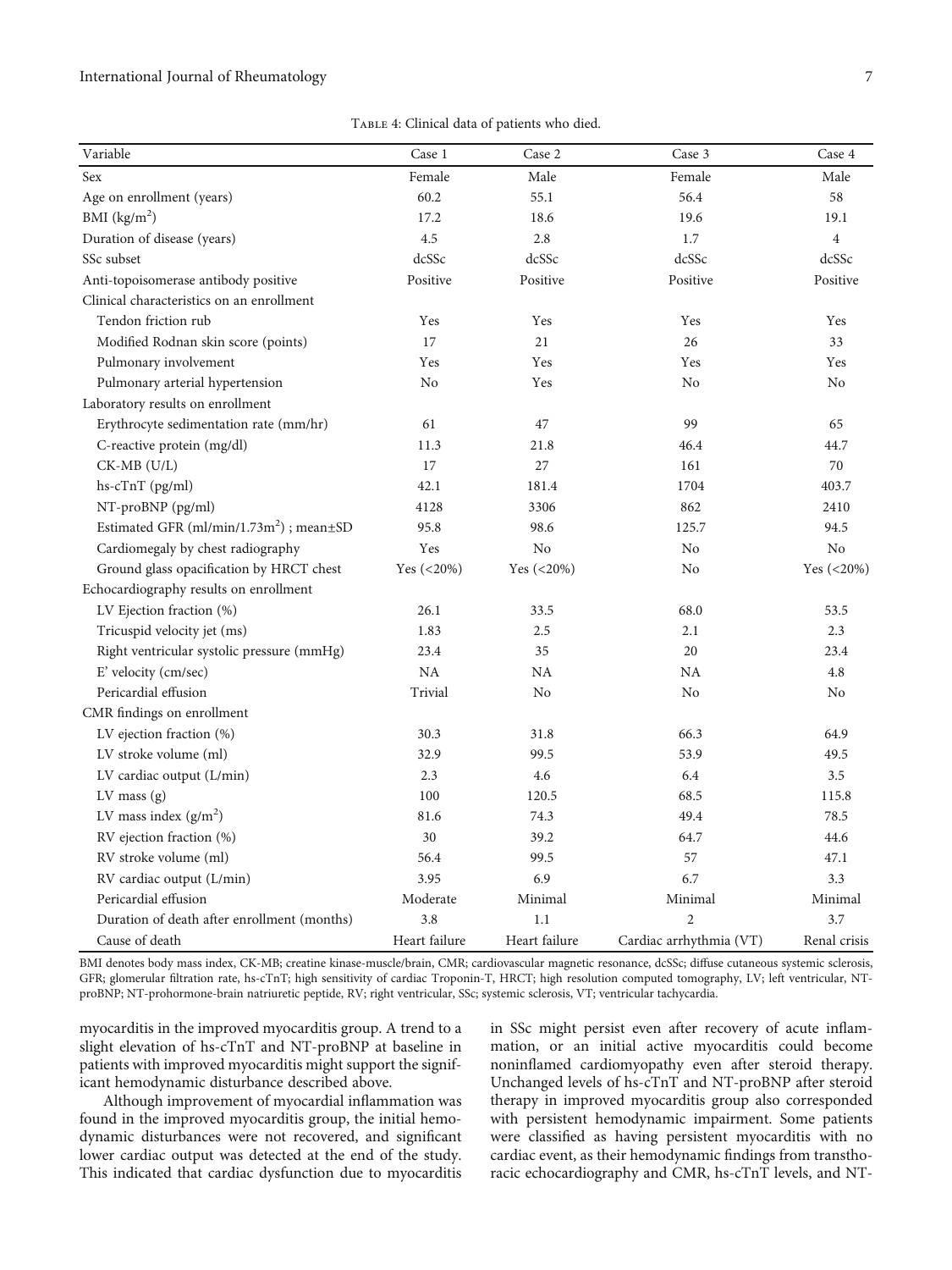proBNP levels were unremarkable, and their inflammatory markers were not significantly changed. These findings might give some clues relating to the putative false myocarditis postulation.

Further systematic, large-scale, long-term study, complete with hemodynamic and tissue histopathologic study is needed to confirm our explanations of the hemodynamic consequences, cardiac biomarkers, and inflammatory markers—as related to steroid therapy response in SSc patients with myocarditis. Notwithstanding, according to our current study findings, we found that low stroke volume and high heart rate in SSc patients with myocarditis was suggestive of an expected improvement after steroid therapy. By contrast, left ventricular ejection fraction which is a more common indicator gave no such guide.

Three patients **(**15**%)** died from cardiac causes during the study. Unfortunately, the number of deaths was too low to perform a valid statistical analysis; however, we observed that among the patients who died from cardiac causes, all had dcSSc—the two who died from heart failure had very high NT-proBNP levels, slightly high hs-cTnT levels, and severely impaired left ventricular systolic function **(**left ventricular ejection fraction <35**%)**, and the one who died from cardiac arrhythmia had high normal NT-proBNP level but remarkably high hs-cTnT level though normal left ventricular ejection fraction. It could be roughly summarized that in mildly symptomatic SSc patients with myocarditis, the presence of either high NT-proBNP levels or high hs-cTnT levels or having impaired left ventricular systolic function are likely predictors of a grave outcome, and treatment with moderatedose steroid alone would likely not remedy the condition. There are case reports of failure of steroid therapy alone in overt, severely symptomatic myocarditis in SSc patients [\[15,](#page-8-0) [16, 18](#page-8-0)], and our results just confirmed the ineffectiveness of steroid therapy alone in SSc patients with myocarditis with severe anatomical or functional cardiac disorders, even just mildly symptomatic. Perhaps an escalated and combined therapy with other immunosuppressive agents should be considered for such patients as there is evidence of success with those therapies in SSc patients with either silent [[23\]](#page-9-0) or overt, severe myocarditis [[17, 19, 20,](#page-8-0) [34\]](#page-9-0).

Antoniades et al. described an improvement of left ventricular ejection fraction after moderate-dose steroid therapy alone in SSc patients who initially had impaired left ventricular systolic function [\[35\]](#page-9-0). Importantly, the study was done in so-called asymptomatic patients, suggesting that moderate-dose steroid therapy alone might be sufficient for SSc patients with early myocarditis; supporting our results. NT-proBNP and hs-cTnT were not, however, assessed in the study by Antoniades et al., preventing generalization of interpretation and comparison of cardiac dysfunction between studies. Recently, treatment of myocarditis in SSc has been broadly recommended as immunosuppressive agents plus steroid therapy [\[36](#page-9-0), [37](#page-9-0)]. Our results may provide some insight into the role of moderate-dose steroid therapy alone for myocarditis in SSc and add more information for building future treatment recommendations.

Despite moderate-dose steroid treatment for myocarditis being effective in around two-thirds of our SSc patients, the

adverse events vs. benefits must be weighed. According to the major concern of risk—viz., infection and renal crisis—in SSc patients on  $\geq$ 15 mg prednisolone/d [[26\]](#page-9-0), the clinical signs and symptoms of infection and glomerular filtration rate were closely monitored during steroid treatment. Infection was, nevertheless, the most common adverse event in our patients. In addition, one patient was removed from the study because of having tuberculous septic arthritis. Although the infection was not serious enough to lead to high morbidity in those patients and none had opportunistic infection, the infection rate increases in SSc patients on steroid treatment. As well as renal crisis, only one patient (5%) had renal crisis but the patient died. As a consequence, the risk and benefits of moderate-dose steroid treatment for myocarditis in SSc should be weighed.

Although the current study did not focus on screening myocarditis in SSc, our findings suggest that the use of hscTnT and CK-MB—albeit not NT-proBNP and basic echocardiographic parameters—are helpful in detecting early myocarditis in SSc patients with otherwise unexplained dyspnea. In this regard, further CMR seems to be the best way to confirm the diagnosis; however, one must consider the risk of contrast media, cost burden, and availability before using CMR. More data is needed to justify the algorithm of CMR referral for appropriate diagnosis of myocarditis in SSc.

The strength of our study is that it is the first prospective study evaluating outcomes of moderate-dose steroid therapy alone in a large number of mildly symptomatic SSc patients with myocarditis using CMR as the method of detailed cardiac evaluation. Limitations include the following: (a) we did not perform endomyocardial biopsy, so definite myocarditis could not be confirmed, nor did we perform autopsy of the patients who died, so we cannot prove whether active myocarditis was present at death; (b) myocardial tissue was not taken, so we are not able to rule out infective myocarditis where viral myocarditis is diagnosed in 3 of 7 SSc patients with myocarditis [\[20\]](#page-8-0) so the response of infective myocarditis to moderate-dose steroid therapy cannot be concluded; (c) we did not combine immunosuppressive drugs in our regimen, even though a combination of immunosuppressive drugs and moderate-dose steroid might give a better result, as prednisolone and azathioprine have been reported to normalize myocarditis in SSc patients with subclinical myocarditis after 6 months therapy [\[23\]](#page-9-0); and (d) although we had enrolled quite a large number of patients for this rare condition, this number is too small to affirm a statistically valid and reliable conclusion.

## 5. Conclusions

The prevalence of myocarditis in mildly symptomatic SSc patients is high and early diagnosis of this condition could be guided by high levels of hs-cTnT and CK-MB. The possible outcomes of moderate-dose steroid therapy in SSc patients with myocarditis are (a) improved myocarditis, (b) persistent myocarditis, or (c) treatment failure. Treatment with moderate-dose steroid seems to be adequate in SSc patients with myocarditis with no obvious cardiac dysfunction, for which low stroke volume and high heart rate could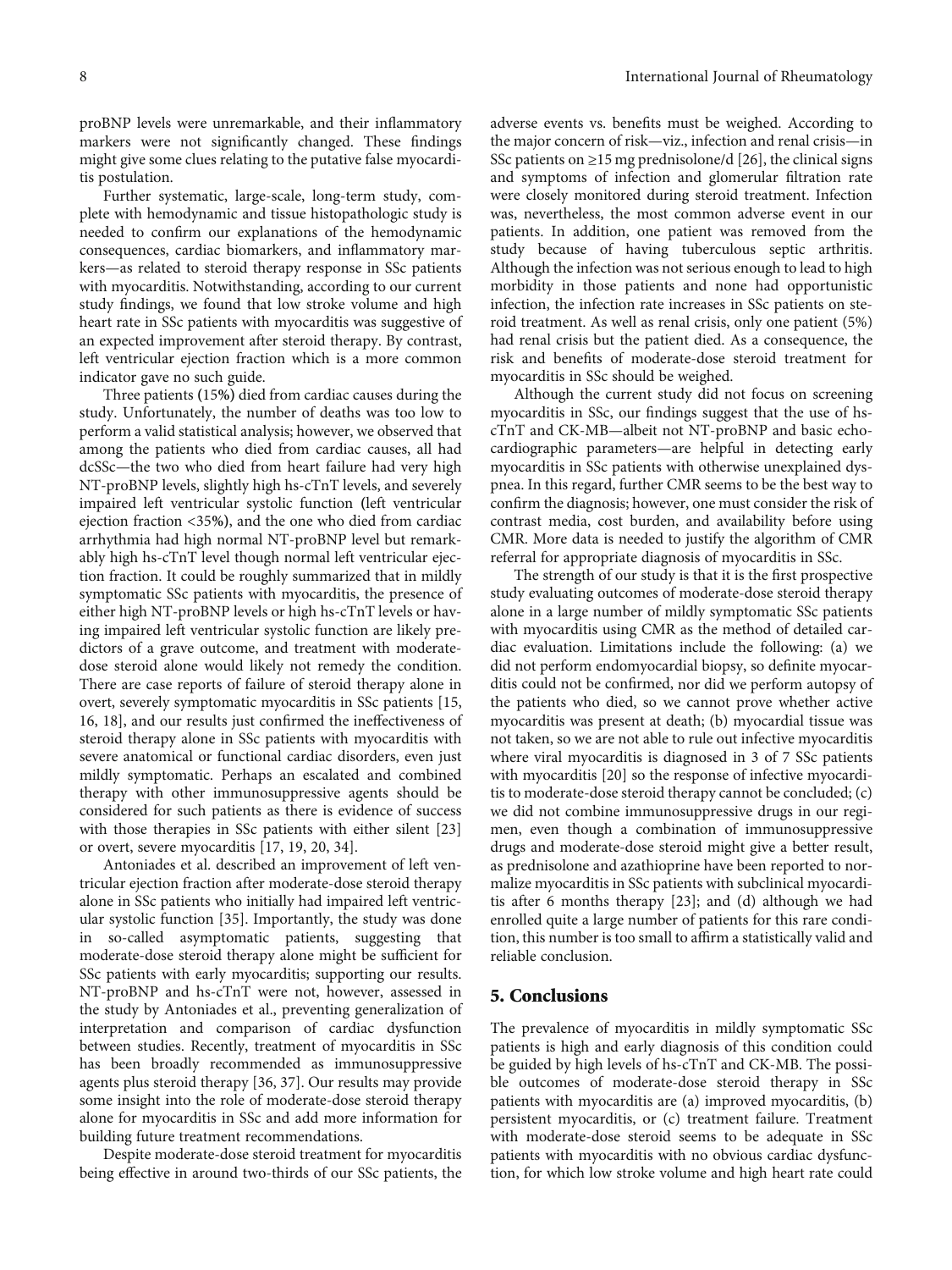<span id="page-8-0"></span>be indicators of a promising response. The outcome of such therapy will not be good when applied to SSc patients who have significant cardiac dysfunction—i.e., significantly high levels of NT-proNBP or hs-cTnT, or impaired left ventricular systolic function. Further long-term research should be done to clarify the outcomes of moderate-dose steroid therapy in patients with this condition.

#### Data Availability

Data or materials are available upon request.

## Ethical Approval

The Human Research Ethics Committee of Khon Kaen University reviewed and approved the study per the Helsinki Declaration and the Good Clinical Practice Guidelines (HE611134).

#### Consent

All eligible patients signed informed consent before enrollment. All of the authors consent to publication and grant the Publisher exclusive license of the full copyright.

### Conflicts of Interest

The authors declare that they have no conflict of interests.

## Authors' Contributions

BP did study design, data collection, and drafted the manuscript. TT and NC did data collection. CF did the study conception and study design, data collection, and proofread the manuscript. AM, SS, and RN proofread the manuscript.

#### Acknowledgments

The authors thank (a) the Scleroderma Research Group and the Faculty of Medicine, Khon Kaen University, for support (Grant Number IN61234) and (b) Mr. Bryan Roderick Hamman for assistance with the English-language presentation via Publication Clinic Khon Kaen University, Thailand. The study received funding support from the Faculty of Medicine, Khon Kaen University, Thailand (Grant Number IN61234).

# References

- [1] C. Ferri, G. Valentini, F. Cozzi et al., "Systemic sclerosis: demographic, clinical, and serologic features and survival in 1,012 Italian patients," Medicine, vol. 81, no. 2, pp. 139–153, 2002.
- [2] V. D. Steen and T. A. Medsger, "Changes in causes of death in systemic sclerosis, 1972-2002," Annals of the Rheumatic Diseases, vol. 66, no. 7, pp. 940–944, 2007.
- [3] A. J. Tyndall, B. Bannert, M. Vonk et al., "Causes and risk factors for death in systemic sclerosis: a study from the EULAR Scleroderma Trials and Research (EUSTAR) database," Annals of the Rheumatic Diseases, vol. 69, no. 10, pp. 1809–1815, 2010.
- [4] D. L. Janosik, T. G. Osborn, T. L. Moore, D. G. Shah, R. G. Kenney, and J. Zuckner, "Heart disease in systemic sclerosis,"

Seminars in Arthritis and Rheumatism, vol. 19, no. 3, pp. 191–200, 1989.

- [5] S. Lambova, "Cardiac manifestations in systemic sclerosis," World Journal of Cardiology, vol. 6, no. 9, pp. 993–1005, 2014.
- [6] C. S. Desai, D. C. Lee, and S. J. Shah, "Systemic sclerosis and the heart: current diagnosis and management," Current Opinion in Rheumatology, vol. 23, no. 6, pp. 545–554, 2011.
- [7] E. L. Alexander, G. S. Firestein, J. L. Weiss et al., "Reversible cold-induced abnormalities in myocardial perfusion and function in systemic sclerosis," Annals of Internal Medicine, vol. 105, no. 5, pp. 661–668, 1986.
- [8] D. Duboc, A. Kahan, B. Maziere et al., "The effect of nifedipine on myocardial perfusion and metabolism in systemic sclerosis. A positron emission tomographic study," Arthritis & Rheumatism, vol. 34, no. 2, pp. 198–203, 1991.
- [9] A. Kahan, J. Y. Devaux, B. Amor et al., "Nifedipine and thallium-201 myocardial perfusion in progressive systemic sclerosis," The New England Journal of Medicine, vol. 314, no. 22, pp. 1397–1402, 1986.
- [10] O. Vignaux, Y. Allanore, C. Meune et al., "Evaluation of the effect of nifedipine upon myocardial perfusion and contractility using cardiac magnetic resonance imaging and tissue Doppler echocardiography in systemic sclerosis," Annals of the Rheumatic Diseases, vol. 64, no. 9, pp. 1268–1273, 2005.
- [11] H. Kobayashi, I. Yokoe, M. Hirano et al., "Cardiac magnetic resonance imaging with pharmacological stress perfusion and delayed enhancement in asymptomatic patients with systemic sclerosis," The Journal of Rheumatology, vol. 36, no. 1, pp. 106–112, 2009.
- [12] R. Mizuno, S. Fujimoto, Y. Saito, and S. Nakamura, "Cardiac Raynaud's phenomenon induced by cold provocation as a predictor of long-term left ventricular dysfunction and remodelling in systemic sclerosis: 7-year follow-up study," European Journal of Heart Failure, vol. 12, no. 3, pp. 268–275, 2010.
- [13] V. D. Steen, W. P. Follansbee, C. G. Conte, and T. A. Medsger, "Thallium perfusion defects predict subsequent cardiac dysfunction in patients with systemic sclerosis," Arthritis & Rheumatism, vol. 39, no. 4, pp. 677–681, 1996.
- [14] T. N. James, "De subitaneis mortibus. VIII. Coronary arteries and conduction system in scleroderma heart disease," Circulation, vol. 50, no. 4, pp. 844–856, 1974.
- [15] S. G. West, P. J. Killian, and O. J. Lawless, "Association of myositis and myocarditis in progressive systemic sclerosis," Arthritis & Rheumatism, vol. 24, no. 5, pp. 662-667, 1981.
- [16] L. D. Kerr and H. Spiera, "Myocarditis as a complication in scleroderma patients with myositis," Clinical Cardiology, vol. 16, no. 12, pp. 895–899, 1993.
- [17] S. Carette, J. Turcotte, and G. Mathon, "Severe myositis and myocarditis in progressive systemic sclerosis," The Journal of Rheumatology, vol. 12, no. 5, pp. 997–999, 1985.
- [18] B. S. Clemson, W. R. Miller, J. C. Luck, and J. A. Feriss, "Acute myocarditis in fulminant systemic sclerosis," Chest, vol. 101, no. 3, pp. 872–874, 1992.
- [19] O. Liangos, L. Neure, U. Kühl et al., "The possible role of myocardial biopsy in systemic sclerosis," Rheumatology, vol. 39, no. 6, pp. 674–679, 2000.
- [20] M. Pieroni, M. De Santis, G. Zizzo et al., "Recognizing and treating myocarditis in recent-onset systemic sclerosis heart disease: potential utility of immunosuppressive therapy in cardiac damage progression," Seminars in Arthritis and Rheumatism, vol. 43, no. 4, pp. 526–535, 2014.